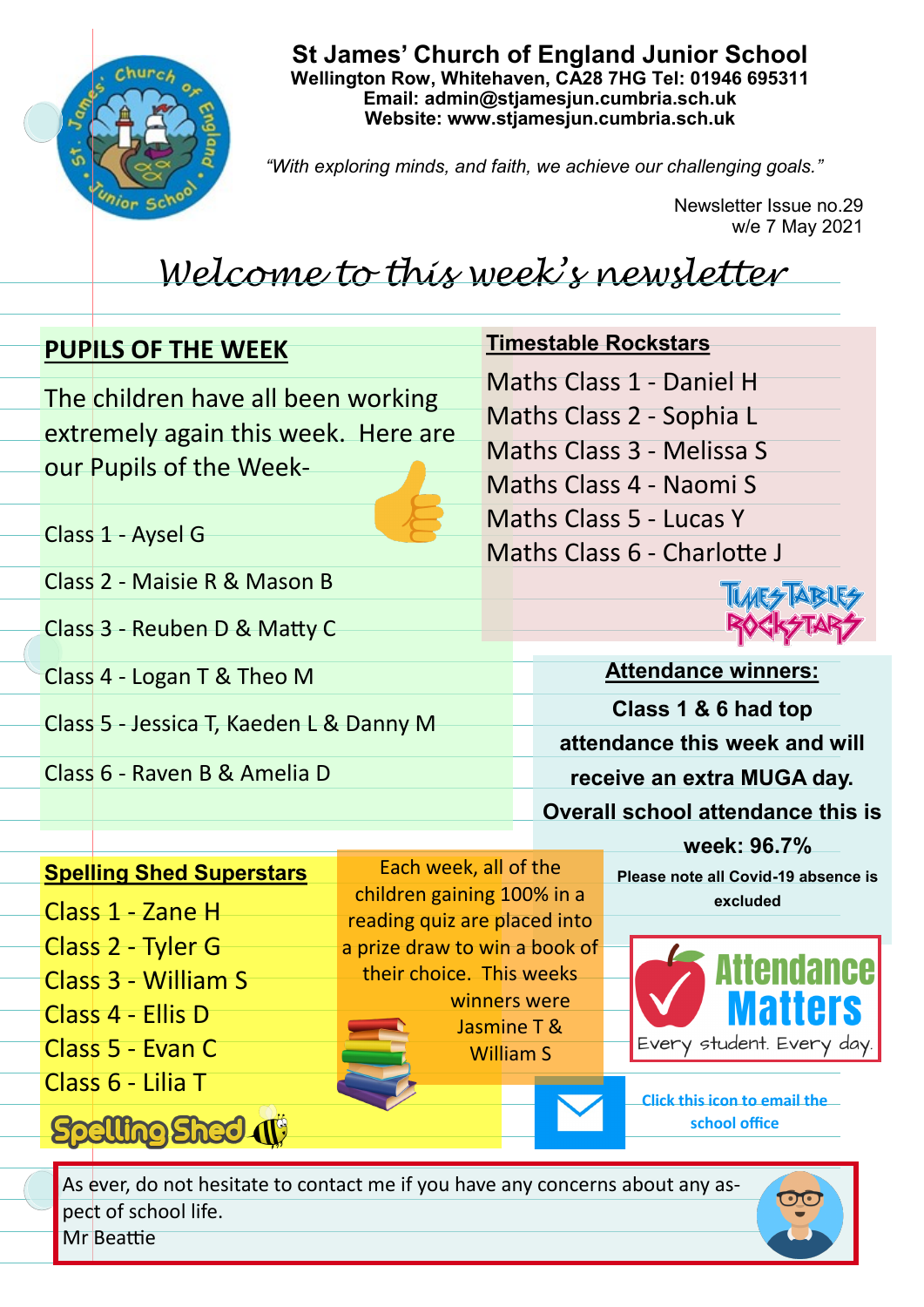Seeing our Cherry Blossom Tree in full bloom reminds me of a dog-walk with my Dennis 12 months ago. When passing the school, the tree stood alone on the yard with no children playing or laughter to be heard. Twelve months on, it is great to see the children happily running and playing amongst the flowers. A timely reminder that better times are approaching. The children continue to work hard in their studies with some very positive responses from staff during today's celebration assembly in how the children continue to show kindness, respect and a great attitude to their work.



Wishing you all a restful weekend and see you Monday morning.

**Parking –** Over the last couple of weeks we have noticed an increase of people parking directly outside of school. We have worked hard in the past to keep this space free so that children and families can cross safely directly outside of school. Although I am appreciative that there is now less

parking space around school due to the amount of people working from home, the safety of the children must come first. I must insist that parents (and taxi drivers dropping off children) respect the rulings we have set up and park away from the coned areas outside of school gates .

Thank you for your cooperation and understanding with this.

**Wider Curriculum Clubs –** Another week where we have increased our extra-curricular provision. New to our week's timetables was our [Cookery team working with Mr Glaister](http://www.stjamesjun.cumbria.sch.uk/work/cookery-club/65221) to prepare a fresh pasta salad and Zumba with Mrs Maiden. We also have been able to set up a Year 5 Adventure Club with our colleagues at Whitehaven Harbour Youth Club who enjoyed canoeing in the marina this week. Plans are being prepared for a Sports Day to be hosted at the end of this term and we will add details to the key dates once confirmed.

Here are links to some of the other activities which have been happening in school this week -

Class 4 learning about [magnets](http://www.stjamesjun.cumbria.sch.uk/work/magnets/65135) ,

Year 6 doing some [statistics and line graphs](http://www.stjamesjun.cumbria.sch.uk/work/year-6-maths-statistics-line-graphs/64929) on

the front yard

and [Robotics](http://www.stjamesjun.cumbria.sch.uk/work/class-2-robotics/65090) in Class 2





Check out some of the other [galleries](http://www.stjamesjun.cumbria.sch.uk/works) showing the children learning and exploring a range of different topics. Check out your child's [class page](http://www.stjamesjun.cumbria.sch.uk/classes) here.